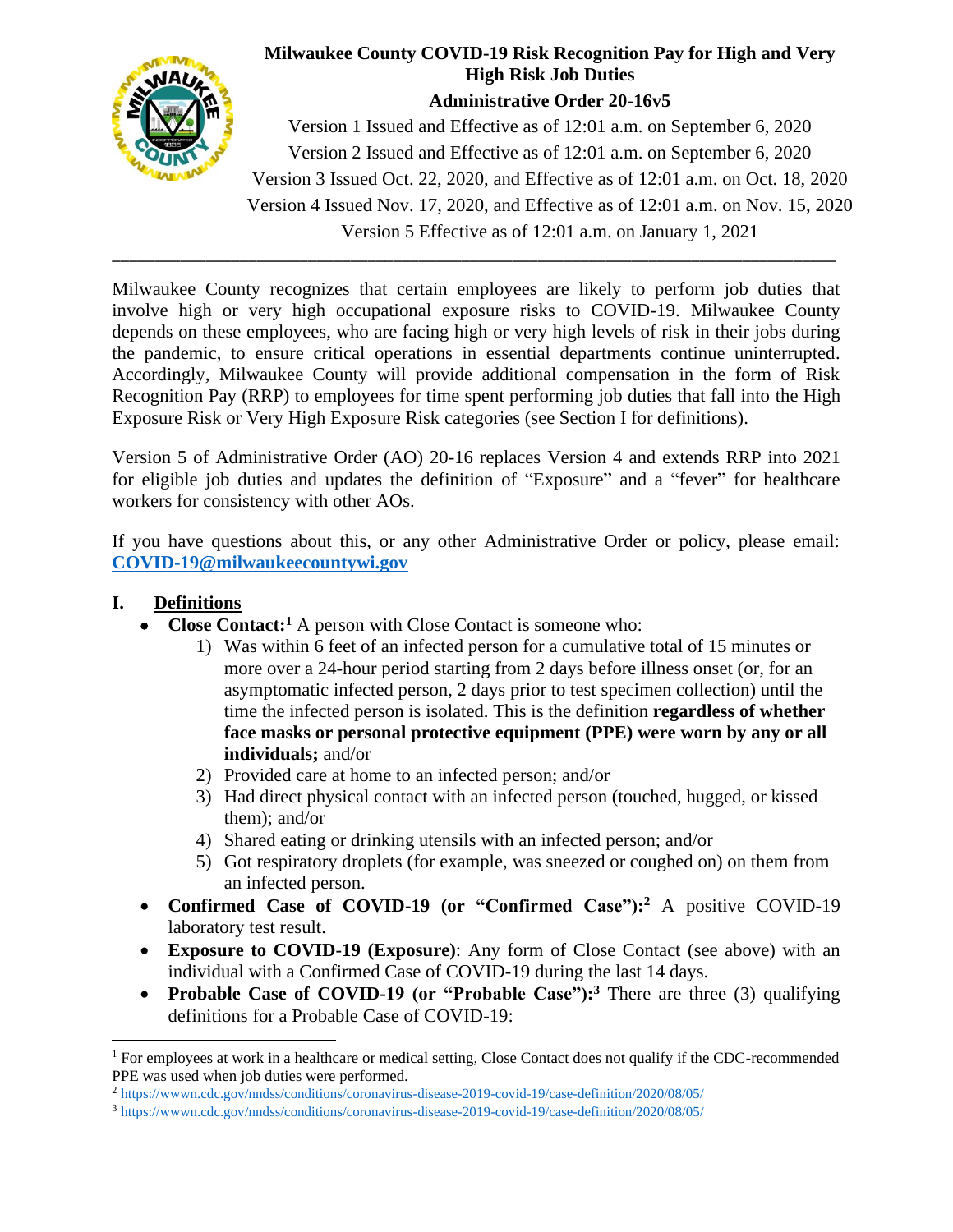- 1) A positive antigen test result; OR
- 2) COVID-19 is listed as a cause of death on the death certificate, regardless of whether COVID-19 was confirmed by a laboratory test; OR
- 3) Individual has **been in close contact with a Confirmed or Probable Case** of COVID-19 AND has:
	- $\circ$  At least <u>two (2)</u> of the following symptoms that are new or different for the individual:
		- **•** fever (measured or subjective),<sup>4</sup>
		- $\blacksquare$  chills.
		- rigors,
		- muscle aches,
		- headache,
		- sore throat,
		- nausea or vomiting,
		- diarrhea,
		- fatigue,
		- congestion or runny nose; **OR**
	- o Any one (1) of the following new or different symptoms:
		- cough,
		- shortness of breath,
		- difficulty breathing,
		- loss of sense of taste or smell; **OR**
	- o Severe respiratory illness with at least one (1) of the following:
		- Clinical or radiographic evidence of pneumonia,
		- Acute respiratory distress syndrome (ARDS).
- **High Exposure Risk** Employees who come into **Close Contact with** an individual with a **Confirmed or Probable Case** of COVID-19.
- **Very High Exposure Risk** Employees conducting a **medical, postmortem, or laboratory procedure** on an individual with a **Confirmed or Probable Case** of COVID-19.

## **II. Eligibility to Receive COVID-19 Risk Recognition Pay**

Eligibility for RRP is determined by the level of exposure risk to COVID-19 associated with specific job duties, not by an employee's job title. As employees' job duties change or they perform different tasks during the course of their day, they may move from one exposure risk level to another and, therefore, may move in and out of eligibility to receive RRP. Leaders are expected to evaluate the risk of their employees' duties and approve RRP for employee time spent performing duties with a **High or Very High Exposure Risk**, as set forth below<sup>5</sup>:

1. **High Exposure Risk Pay:** These circumstances qualify for High Exposure Risk Pay (see Section III for associated pay structure):

 $4$  Note that the threshold for fever in healthcare workers is a temperature of  $100.0^{\circ}$ F.

<sup>&</sup>lt;sup>5</sup> Eligible roles are based on criteria from the Occupational Safety and Health Administration (OSHA) which identify high risk and very high risk exposure levels.<https://www.osha.gov/SLTC/covid-19/hazardrecognition.html>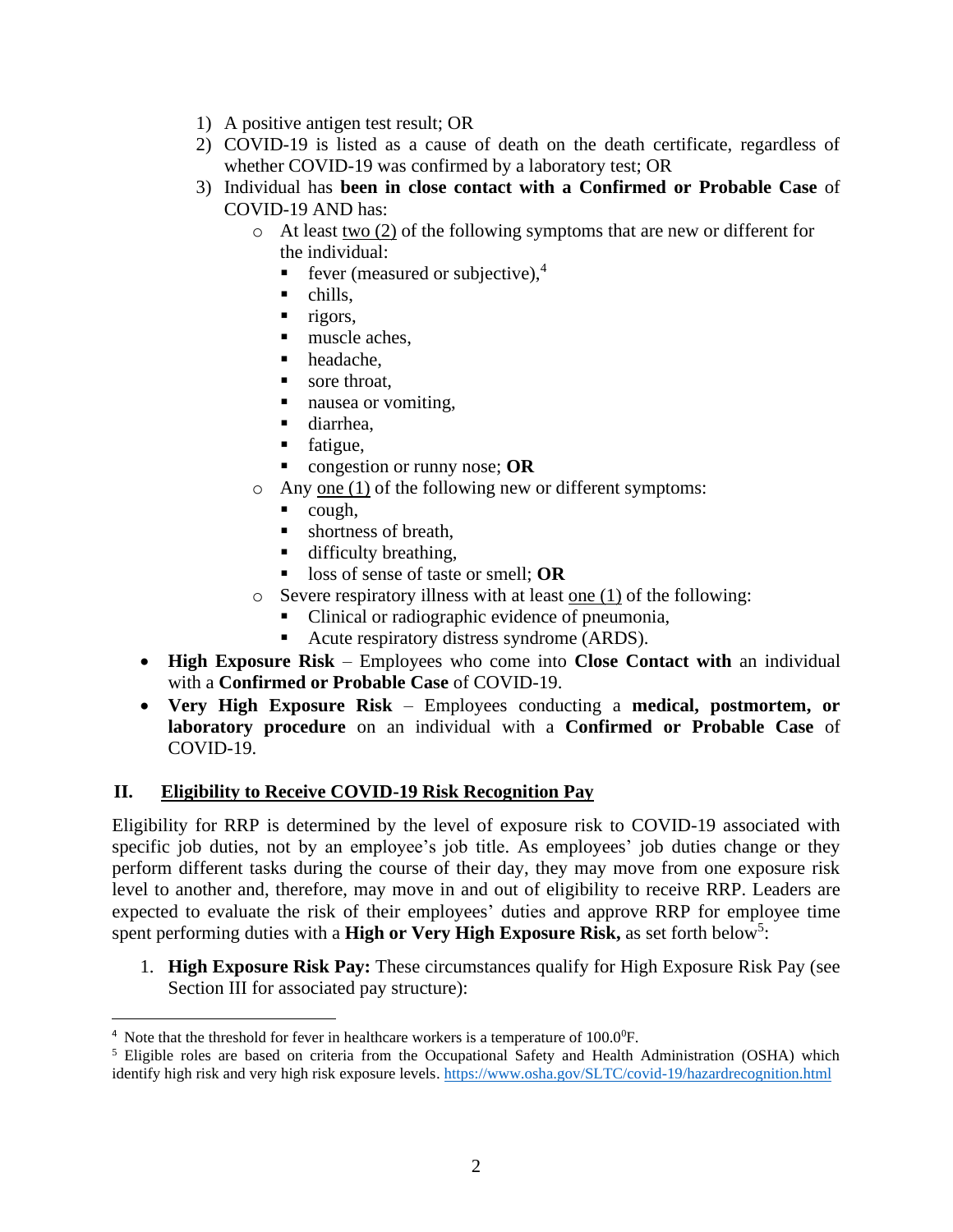- a. Time spent performing High Exposure Risk job duties.
- b. Time spent working in the following limited circumstances will also qualify for High Exposure Risk Pay. Some of these circumstances may already qualify in II.1.a, but are included here again for clarity:
	- i. Employees working in units designated for housing individuals with Confirmed or Probable Cases of COVID-19 at HOC, DHHS DYFS Juvenile Justice Center, and the jail.<sup>6,7</sup>
	- ii. Employees working in the patient intake area (i.e., former access clinic space) at DHHS BHD when patients are present in the space,<sup>8</sup> regardless of whether any patients have a Confirmed or Probable Case of COVID-19.
	- iii. Employees working on the intake process at the jail for time spent directly working with members of the community, such as fingerprinting, searches, scans, and escort time to the individual's housing unit, regardless of whether an individual has a Confirmed or Probable Case of COVID-19.9
	- iv. Psychologists or other healthcare professionals at BHD administering inperson care to a patient with a Confirmed or Probable Case of COVID-19 that does not otherwise qualify for Very High Exposure Risk Pay.
	- v. Time spent escorting or transporting individuals with a Confirmed or Probable Case of COVID-19 at HOC, DHHS DYFS Juvenile Justice Center, and the jail.
- 2. **Very High Exposure Risk** These circumstances qualify for Very High Exposure Risk Pay (see Section III for associated pay structure):
	- a. Time spent performing Very High Exposure Risk job duties. Examples include:
		- i. Employees at BHD and OEM who are administering COVID-19 testing.
		- ii. Medical Examiner employees conducting autopsy procedures on individuals with a Confirmed or Probable Case of COVID-19.
		- iii. Employees conducting CPR on individuals with a Confirmed or Probable Case of COVID-19.
	- b. Time spent working in the following limited circumstance will also qualify for Very High Exposure Risk Pay.
		- i. Having direct contact with infectious secretions (sputum, serum, blood, and respiratory droplets) from an individual with a Confirmed or Probable Case of COVID-19 at HOC, DHHS DYFS Juvenile Justice Center, and the jail.

Unless otherwise listed in Section II.1.b, Milwaukee County awards RRP based on the level of risk **at the time** the job duties were performed. Central Payroll will not amend timecards to

<sup>6</sup> Note that time spent staffing housing units for people under quarantine who do not meet the definition of a Probable Case will **not** qualify for RRP.

<sup>&</sup>lt;sup>7</sup> The housing unit must be occupied by individuals with a Confirmed or Probable Case of COVID-19 at the time job duties were performed in order to qualify for High Exposure Risk pay. In other words, if the unit is empty or evacuated, time spent in the unit does not qualify for RRP.

<sup>8</sup> If employees have downtime, meaning there are no patients presence in the intake area, they will **not** qualify for RRP for this time.

<sup>&</sup>lt;sup>9</sup> If employees have downtime, meaning there are not actively working with a member of the community to intake them into the jail, they will **not** qualify for RRP for this time.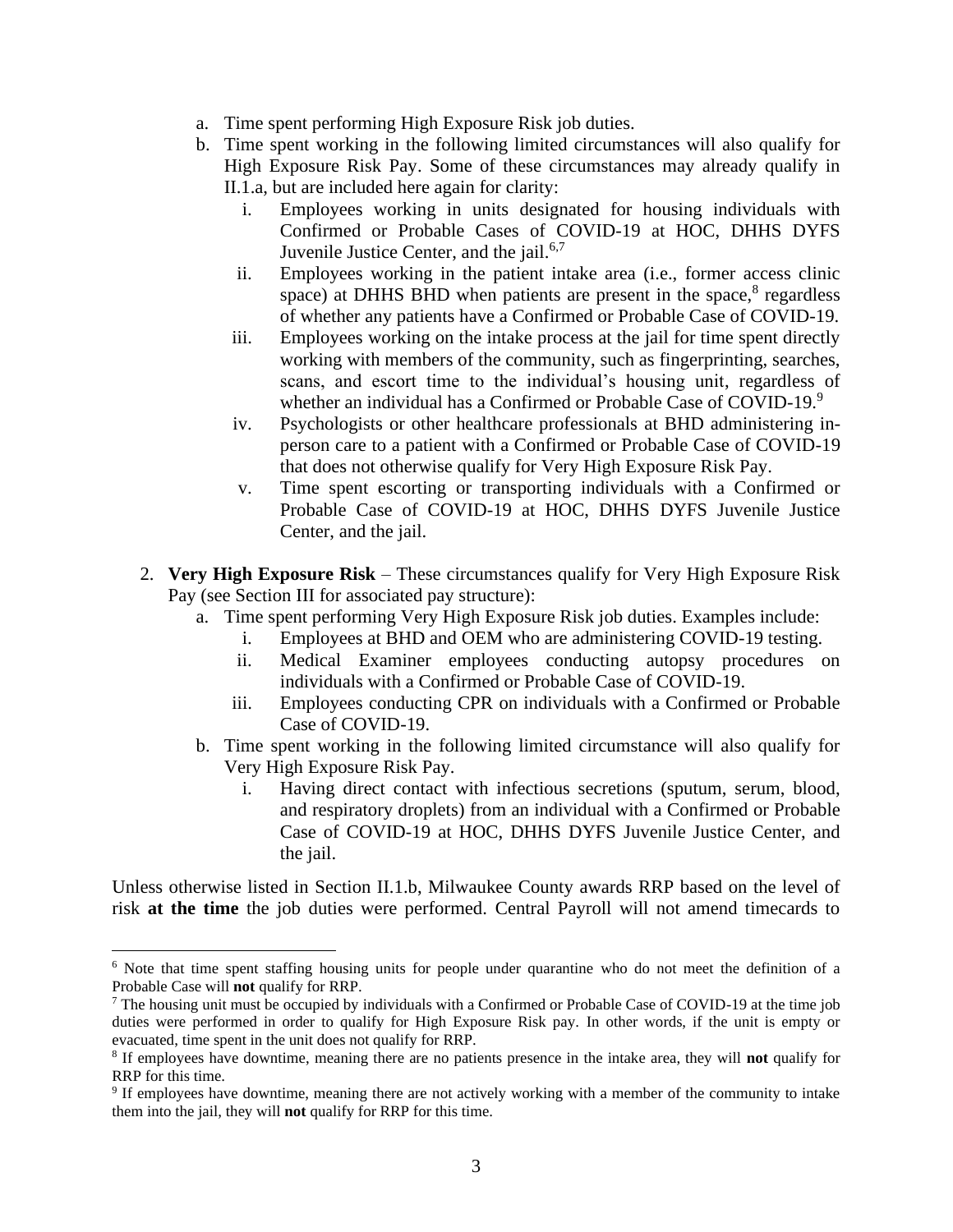adjust RRP time because an individual was later found to have a Confirmed or Probable Case of COVID-19. Employees who learn they have had Close Contact with an individual in the workplace who later tests positive for COVID-19, such as a co-worker, would not qualify for RRP. Time spent performing qualifying job duties before the active date of this Order will not be back paid. RRP will start from this Order's effective date, September 6, 2020.

### **III. COVID-19 Risk Recognition Pay Structure Levels**

This section identifies the two levels of COVID-19 RRP based on the level of risk exposure. Pay structures are separated by FLSA and Non-FLSA positions.

#### **COVID-19 RRP Structure (FLSA Eligible Positions)**

| <b>Risk Level of Job Duties</b> | <b>RRP</b> Amount |
|---------------------------------|-------------------|
| <b>High Exposure Risk</b>       | \$4.00 per hour   |
| <b>Very High Exposure Risk</b>  | $$6.00$ per hour  |

#### **COVID-19 RRP Structure (Non-FLSA Positions)**

| <b>Risk Level</b> of Job Duties | <b>RRP</b> Amount                                                                                                                                                                                                                           |
|---------------------------------|---------------------------------------------------------------------------------------------------------------------------------------------------------------------------------------------------------------------------------------------|
| <b>High Exposure Risk</b>       | \$160.00 <b>per week</b> – Prorated based on percentage of<br>weekly work time spent performing High Exposure Risk<br>duties:<br>• 25% of week = $$40$<br>50% of week = $$80$<br>75% of week = $$120$<br>100\% of week = $$160$             |
| <b>Very High Exposure Risk</b>  | \$200.00 <b>per week</b> – Prorated based on percentage of<br>weekly work time spent performing Very High Exposure<br><b>Risk duties:</b><br>• 25% of week = $$50$<br>50% of week = $$100$<br>75% of week = $$150$<br>100% of week = $$200$ |

#### **IV. COVID-19 Risk Recognition Pay Processing**

RRP is an unplanned and unbudgeted cost related to COVID-19. The costs will be charged to the department where the employee is assigned in the payroll system. Such charges will be monitored for reimbursement under Federal grants provided for COVID-19 expenses.

Eligible employees will apply the RRP to the portion of their bi-weekly time reporting via the Dayforce reporting process for the specific hours spent performing High or Very High Exposure Risk duties. **Managers should only approve RRP for qualifying job duties.**

Employees may enter their time for RRP per the following: